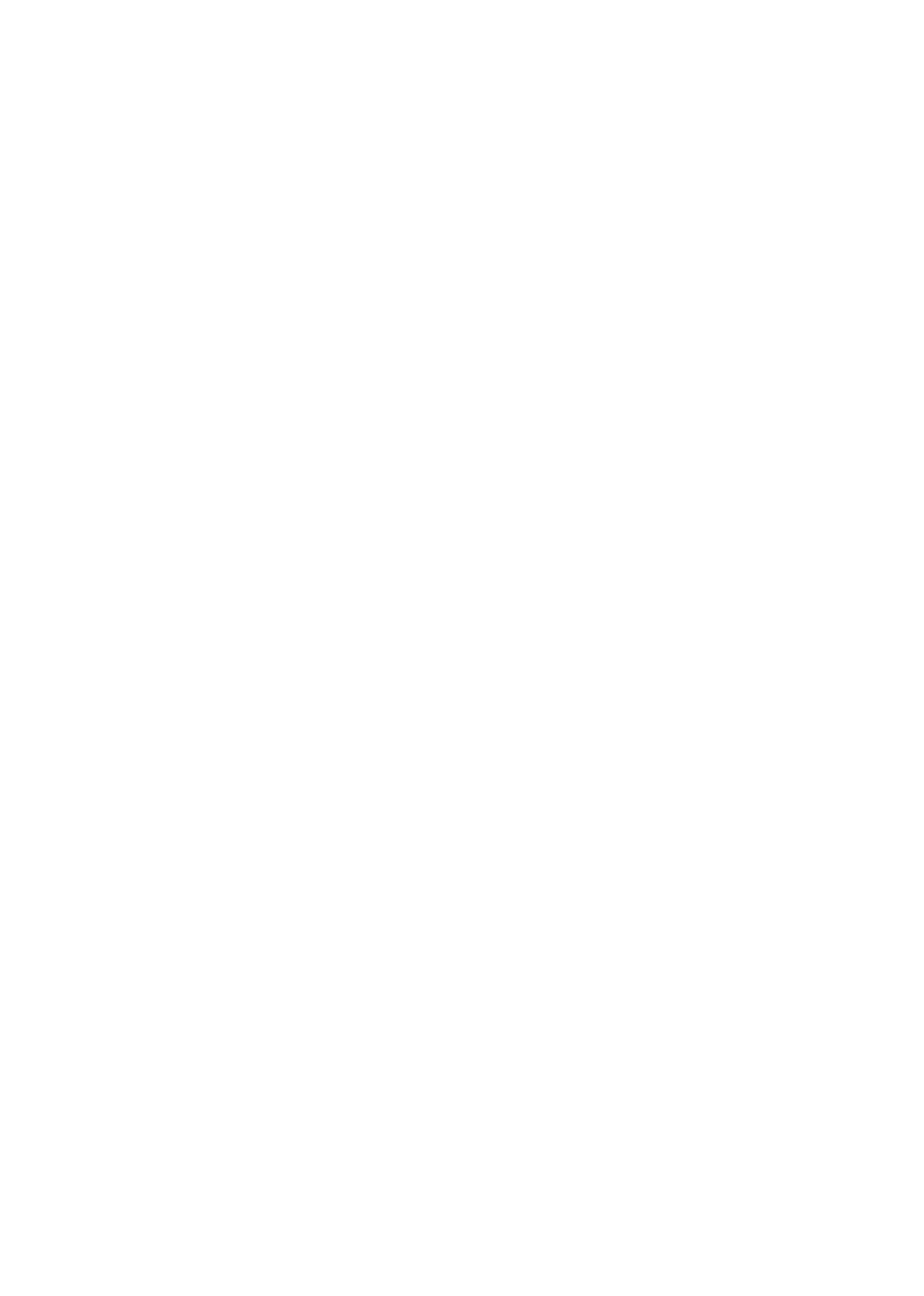#### **NOTICE**

#### **THIS MANUAL CONTAINS IMPORTANT SAFETY INFORMATION. IT IS IMPORTANT THAT THE ENTIRE CONTENTS BE STUDIED BEFORE INSTALLATION AND OPERATION. IT ONLY REFLECTS GENERIC INFORMATION RELATING TO STANDARD AUSTART PRODUCTS.**

#### **FOREWORD**

This manual contains instructions for the installation, maintenance and operation of your new AR1000 Relay Valve. It has been designed to provide you with safe and reliable service. However, it is a pressure vessel, therefore operators and maintenance personnel must exercise good judgement and appropriate safety practices to avoid damage to the equipment and prevent personal injury. The instructions in this manual are intended for personnel with a general training in the operation and maintenance of air starter equipment. It should be understood that the information contained in this manual does not relieve the operating and maintenance personnel of the responsibility for exercising good normal judgement in the operation and care of air starter equipment and their associated systems.

Throughout this manual you will encounter the words: 'WARNING', 'CAUTION' and 'NOTICE'. These paragraphs are intended to emphasise certain areas where personnel safety and satisfactory starter operation may be compromised should the message be ignored. The definitions of these words are as follows:-

#### **! WARNING**

*An operating procedure, practice, etc. that if not strictly observed could result in personal injury.* 

#### **CAUTION**

*An operating procedure, condition, etc. that if not followed, could result in damage to, or the destruction of equipment.*

#### **NOTICE**

**A***n operating procedure, condition, etc. that is essential to highlight and observe.*

It is advisable that a safety program be established to address the safety issues detailed within this manual before installing, operating or maintaining this equipment. It is important such a program covers the hazards associated with compressed air.



#### *Do not install the AR1000 other than in accordance with the instructions detailed in this manual.*

These instructions should be read completely before beginning installation and should be available to personnel responsible for operating and maintaining this equipment. The unit is capable of trouble free operation when properly applied, installed and maintained.

Extra copies of this manual are available from your local AUSTART Air Starter distributor or online @ www.austart.com

This manual is designed to cover all situations normally experienced when installing, operating and maintaining this equipment. In the event situations are encountered that are not covered by this manual, consult your AUSTART agent or K.H. Equipment Pty Ltd direct.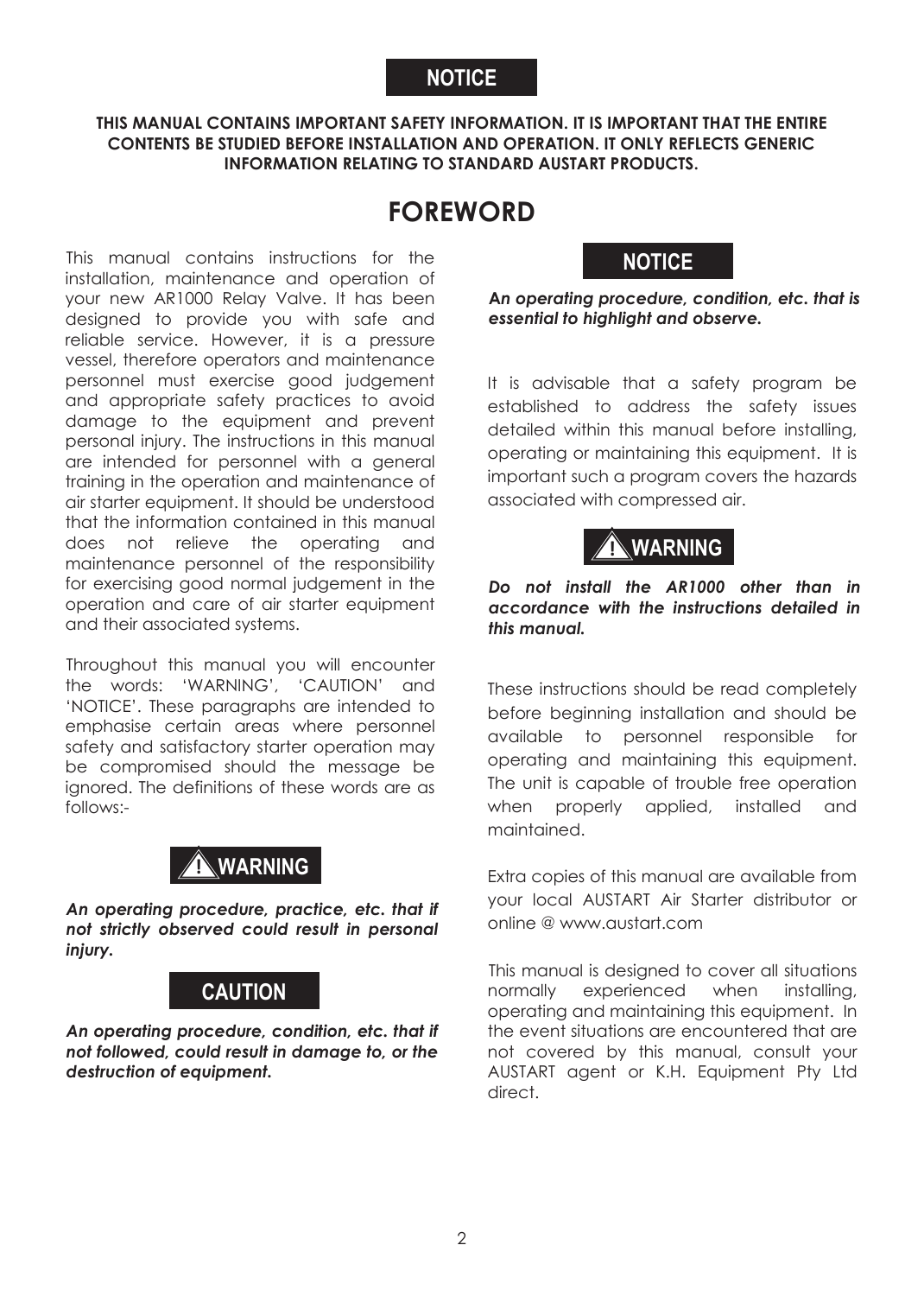SPECIAL FEATURES **STARTER MODEL OPTIONS FLANGE CODE PINION CODE SPECIAL FEATURES BCB** (Beryllium Copper Bronze Pinion) **AS50** Austart Air Starter **2** Series 2 **01** SAE 1 **09** 9TH 3MOD R **B** BCB (Beryllium Copper Bronze Pinion) NERTIA THREADED EXHAUST ATS83-0311IT WAUKESHA 7072SAE3 11TH INERTIA THREADED EXHAUST INERTIA DRIVE LH EXAMPLES OF BASIC STARTER PRODUCT NUMBERING **EXAMPLES OF BASIC STARTER PRODUCT NUMBERING** ATS73-0314I DETROIT 12V71 SAE3 11TH INERTIA DRIVE LH INERTIA DRIVE MINING SPEC MINING SPEC MINING SPEC ATS73-0311I DETROIT 12V71 SAE3 11TH INERTIA DRIVE ATS63-0110M PERKINS 1006 SAE1 10TH MINING SPEC ATS63-0409M MWM D916-6 SAE4 9TH MINING SPEC ATS73-0312M CATERPILLAR 3306 SAE3 12TH MINING SPEC Threaded Exhaust 2" Bolt On **ATS54** CH) Austart Turbine Starter Turbine Starter **11** 11 1 1 1 3 SAE 3 SAE 3 SAE 3 R D 5 R R FALS 2. Paust 2. Paust 2. Paust 2. Paust 2. Paust 2. Paust 2. Paust 2. Paust 2. Paust 2. Paust 2. Paust 2. Paust 2. Paust 2. P Threaded Exhaust Elbow 2" **ATS64** (ATS63 OH) Austart Turbine Starter available **15** 10TH 8/10 L **J** Threaded Exhaust Elbow 2" Short Nose (Inertia ATS77) (ASSIR ATE-BET) ASSOCIAL START AND SUSSIGN ASSOCIATIONS ONLY CONSIDENT AND START OF SHOW AND SHOW SHOWS ONLY NOSE (INCRESS ASSOCIATIONS ONLY NOT NO SHOWS ASSOCIATION ON SHOWS ASSOCIATIONS ONLY NOT NOT A SHOWS ASSOCIATION O Mining Spec.(Cast Iron) **AS67** Austart Air Starter **M** Mining Spec.(Cast Iron) Special - Refer Factory **AS80** Austart Air Starter **X** Special – Refer Factory Threaded Exhaust 1.5" **ATS53** Austart Turbine Starter **R** Reduced Flow **02** SAE 2 **10** 10TH 8/10 R **E** Threaded Exhaust 1.5" Value Muffler (ATS77) Threaded Exhaust 3" **AS75** (AS70 OH) Austart Air Starter **V** Value Muffler (ATS77) Threaded Exhaust 2" **ASS42 ASS42** (AUSTARED AUSTARED AUSTART ALL 4 RHVS **40** 12TH 8/10 RHD 8/10 RHD15/3 R HD15/3V 12TH 8/10 RHD15 R AND 8/10 RHD15 21 Kelly Spinner Muffler **ATS73** Austart Turbine Starter **T** Threaded Exhaust 3" **AS66** Austart Air Starter **16** 9TH 3MOD L **K** Kelly Spinner Muffler  $\overline{\pm}$ ATS73-0314 CUMMINS N14 SAE3 11TH LH Highway Special Reduced Muffler **AS70** Austart Air Starter **R** Reduced Muffler **ASSEX** ASSENT A HIGHWAY ALLOLED AIR 2010 LANGLER **1374** 2010 LANGLER AIR SPECIAL AVAIRS AND LANGLER AT LANGLER A U Configuration Lotation and the Starter Starter Starter Starter Starter Starter Starter Starter Starter Starter Starter Starter Starter Starter Starter Starter Starter Starter Starter Starter Starter Starter Starter Starter Starter Start Motor Ports 90° **ASSERVICE AUSTRE AUTORITY AND ASSERVE ASSERVED A SONS HOLDS AIR TO ASSERVED ASSERVED ASSERVED ASSERVED ASSERVED ASSERVED ASSERVED ASSERVED ASSERVED ASSERVED ASSERVED ASSERVED ASSERVED ASSERVED ASSERVED ASSERVED ASSERVED A HIOI**  $\equiv$  $12T$ **H16**  $\equiv$ 苣  $\equiv$ Short Muffler PINION CODE Inertia Drive **ATS71** Austart Turbine Starter **S** Short Muffler ATS73-0311 CUMMINS N14 SAE3 11TH **ATS63** Austart Turbine Starter Other options **14** 11TH 6/8 L **I** Inertia Drive Gear Ratio **ASPECTS ASSESS (ASSESS) AUSTRALIST AND MODERAL STATES AND MODERAL STATES AND MODERAL STATES OF A SPACE RATION** SAE4 SAE3 SAE3 SAE3 SAE3 SAE3 SAET E  $\times$ AUSTART TURBINE STARTER Ů ₹  $\geq$ ക ш  $\overline{z}$  $\sim$  $\geq$ **ATS** AUSTART TURBINE STARTER WAUKESHA 7072SAE3 AS AUSTART VANE STARTER **MODEL PREFIX CODES: AS** AUSTART VANE STARTER FLANGE CODE CATERPILLAR 3306 9TH 3MOD R **J QOWE HILS** 12TH 8/10 R **IOTH 8/10 R** 12TH 8/10L **JOUR 8/101** 11TH 6/8 R 11TH 6/8L CUMMINS N14 CUMMINS N14 DETROIT 12V71 DETROIT 12V71 **MWM D916-6** PERKINS 1006 Other options available  $\overline{15}$ **SO**  $\overline{a}$  $\overline{1}$  $\overline{2}$  $13$  $\overline{4}$  $\frac{1}{2}$ OPTIONS Other options SAE<sub>3</sub> SAE 4 SAE<sub>2</sub> ATS SAE<sub>1</sub> available ATS63-0409M ATS73-0312M ATS63-0110M ATS83-0311IT ATS73-03111 ATS73-0314 ATS73-0311 ATS73-0314 8  $3<sup>3</sup>$ 5 MODEL PREFIX CODES: Reduced Flow Series<sub>2</sub>  $\overline{\mathbf{r}}$  $\sim$ ATS53 OH) Austart Turbine Starter ATS83 OH) Austart Turbine Starter ATS63 OH) Austart Turbine Starter **ATS84** (ATS83 OH) Austart Turbine Starter 'ATS93 OH) Austart Turbine Starter **ATS94** (ATS93 OH) Austart Turbine Starter AS70 OH) Austart Air Starter AS80 OH) Austart Air Starter **AS85** (AS80 OH) Austart Air Starter AS90 OH) Austart Air Starter **AS95** (AS90 OH) Austart Air Starter AS50 OH) Austart Air Starter **STARTER MODEI** AS670H) Austart Air Starter AS6070) Austart Air Starter AS7080) Austart Air Starter Austart Turbine Starter Austart Turbine Starter Austart Turbine Starter Austart Turbine Starter Austart Turbine Starter Austart Turbine Starter Austart Turbine Starter Austart Turbine Starter **ATS83** Austart Turbine Starter **ATS93** Austart Turbine Starter **ATS103** Austart Turbine Starter Austart Turbine Starter **ATS183** Austart Turbine Starter Austart Air Starter Austart Air Starter Austart Air Starter Austart Air Starter Austart Air Starter Austart Air Starter Austart Air Starter Austart Air Starter **AS90** Austart Air Starter **AS100** Austart Air Starter ATS183 ATS103 AS100 ATS53 ATS63 ATS64 ATS83 ATS93 **ATS94** ATS54 ATS71 ATS73 ATS77 **ATS84** AS95 AS50 AS55 AS61 AS66 AS67 AS68 AS69 AS70 AS75 AS78 **AS80** AS85 AS90

**AUSTART PRODUCT NUMBERING**

AUSTART PRODUCT NUMBERING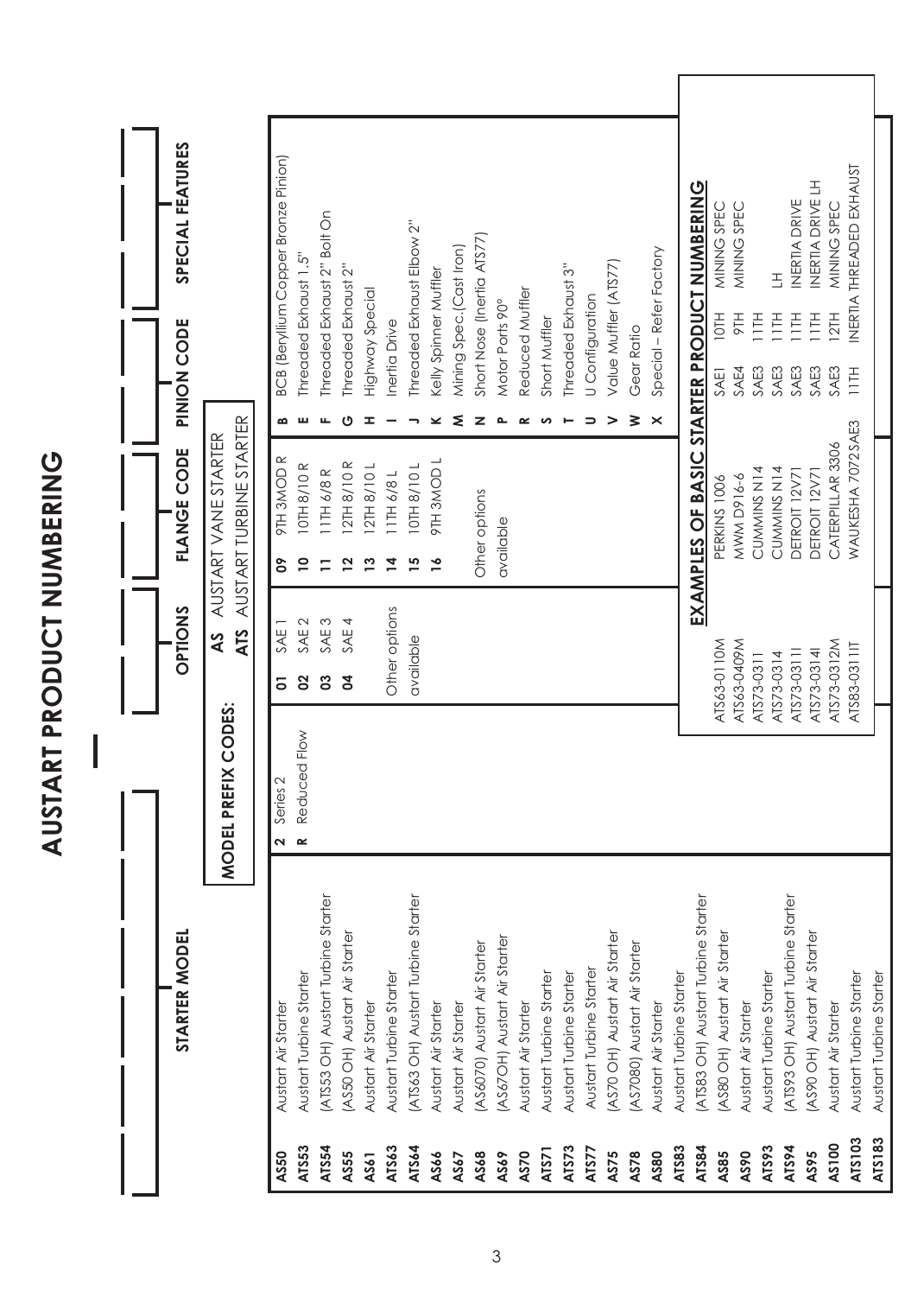## **INSTALLATION AND PREPARATION FOR OPERATION**

#### **! WARNING**

- Maximum pressure for AUSTART starting equipment is 150psi (standard operating pressure is 100psi).
- Ensure air supply is isolated before installation, removal, maintenance or adjustment of your AUSTART AR1000 relay valve.
- Before any relay valve is taken out of service first bleed the air receiver of air and any moisture that may have accumulated by opening up the drain valve. Do not bleed by removing the receiver plugs.
- Remove air hoses to ensure complete safety once the air supply has been isolated and the receiver has been bled.
- The air receiver must be manufactured to an applicable pressure vessel code such as AS1210 or similar.
- Only use air hoses and fittings that are of adequate size as indicated in the installation schematic (page 6).
- Always carry out a pressure test on the complete starting system according to Clause 7 on Page 5 before beginning operation. Do not begin operations until satisfied the unit has been installed correctly.
- Always use recommended lubricants where prescribed by this manual. Under no circumstances use flammable or volatile liquids.
- Ensure all fasteners are torqued to the values prescribed in this manual. Use thread sealant where indicated.
- To ensure warranty provisions are not invalidated use only genuine AUSTART replacement parts. Non-genuine parts may cause service and performance problems and may affect the safe operation of your relay valve and starter.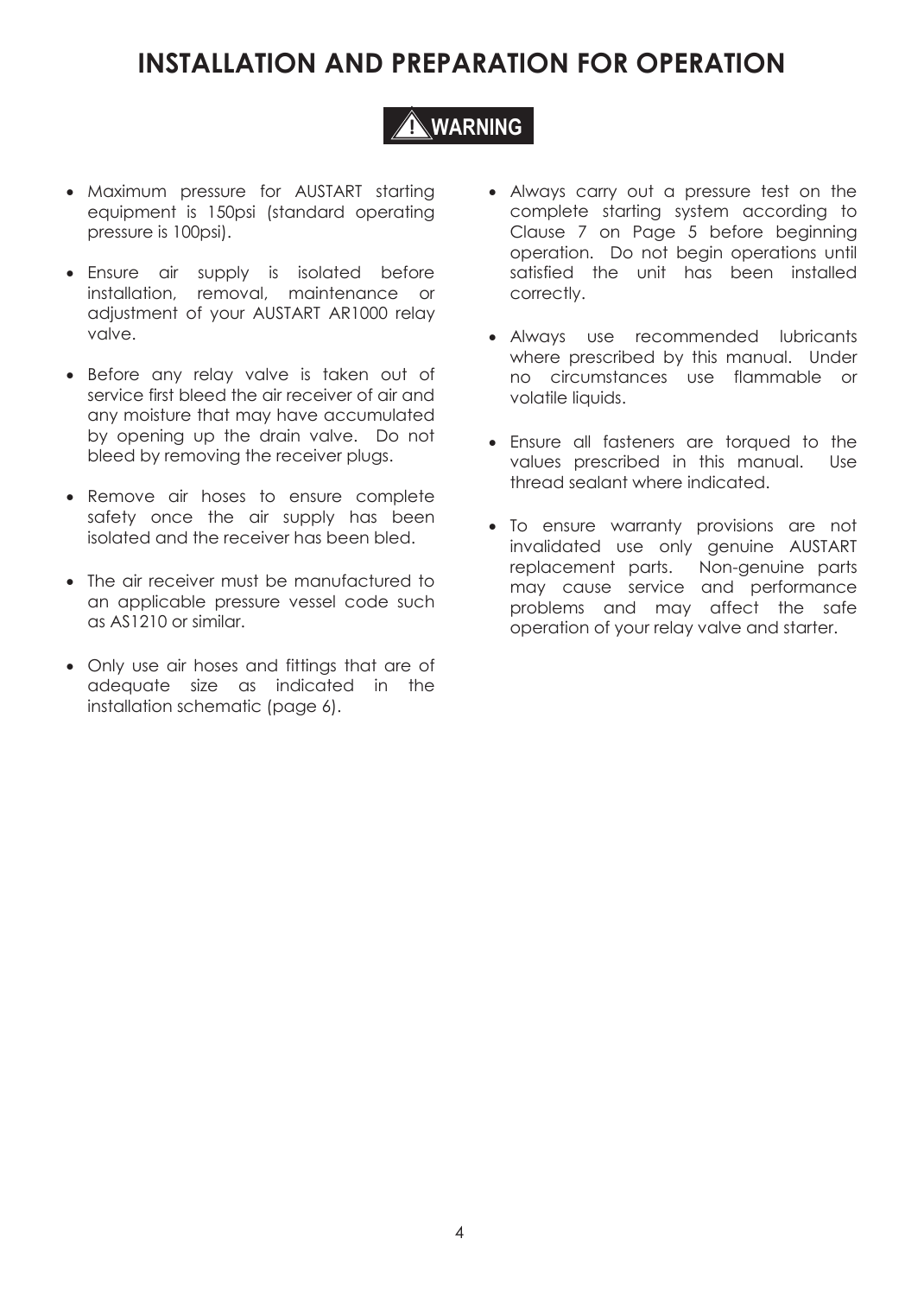#### **INSTALLING THE RELAY VALVE AND PIPEWORK**

*Refer to the Starter Installation Schematic drawing on page 6.*

**1.** The air supply line should ideally exit from the top or side of the air receiver.

#### **CAUTION**

*Do not connect air supply line to the bottom of the air receiver. Moisture and system contaminants collect at the receiver bottom and can damage the AUSTART starter valve internals if allowed to pass through. Periodically drain moisture from the air receiver using a drain valve connected at the receiver bottom.*

**2.** Install the AR1000 relay valve directly onto the air starter motor inlet port with the two srews provided. An optional adaptor flange is available for remote mounting if required.

#### **NOTICE**

*Ensure the inlet side of the AR1000 relay valve connects to the exit side of the 'Y' strainer.*

**3.** Mount the starter control button SC25 onto the vehicle dash-board or appropriate control panel and connect to the air receiver using a minimum of 1/4" (6mm) line.

#### **NOTICE**

*Ensure the inlet side of the starter control button connects to the line from the receiver. Any safety 'switches' should be installed in this line between the starter control button and the air receiver.*

- **4.** Determine the practicality of running the main air supply hose or pipe from the exit of the air receiver to the inlet of the AUSTART AR1000 relay valve. It may be easier to fit the hose before the AUSTART starter/or valve is mounted in position.
- **5.** Once the AUSTART starter and/or AR1000 relay valve is mounted, fit the remaining 1/4" (6mm) control lines from the AUSTART starter to the starter control button and AR1000 relay valve respectively (refer page 6).
- **6.** Make all hose or pipe connections leak proof using a suitable thread sealant.
- **7.** Once the connections have been made. pressurise the system and check for leaks using 'soapy' water or similar solution.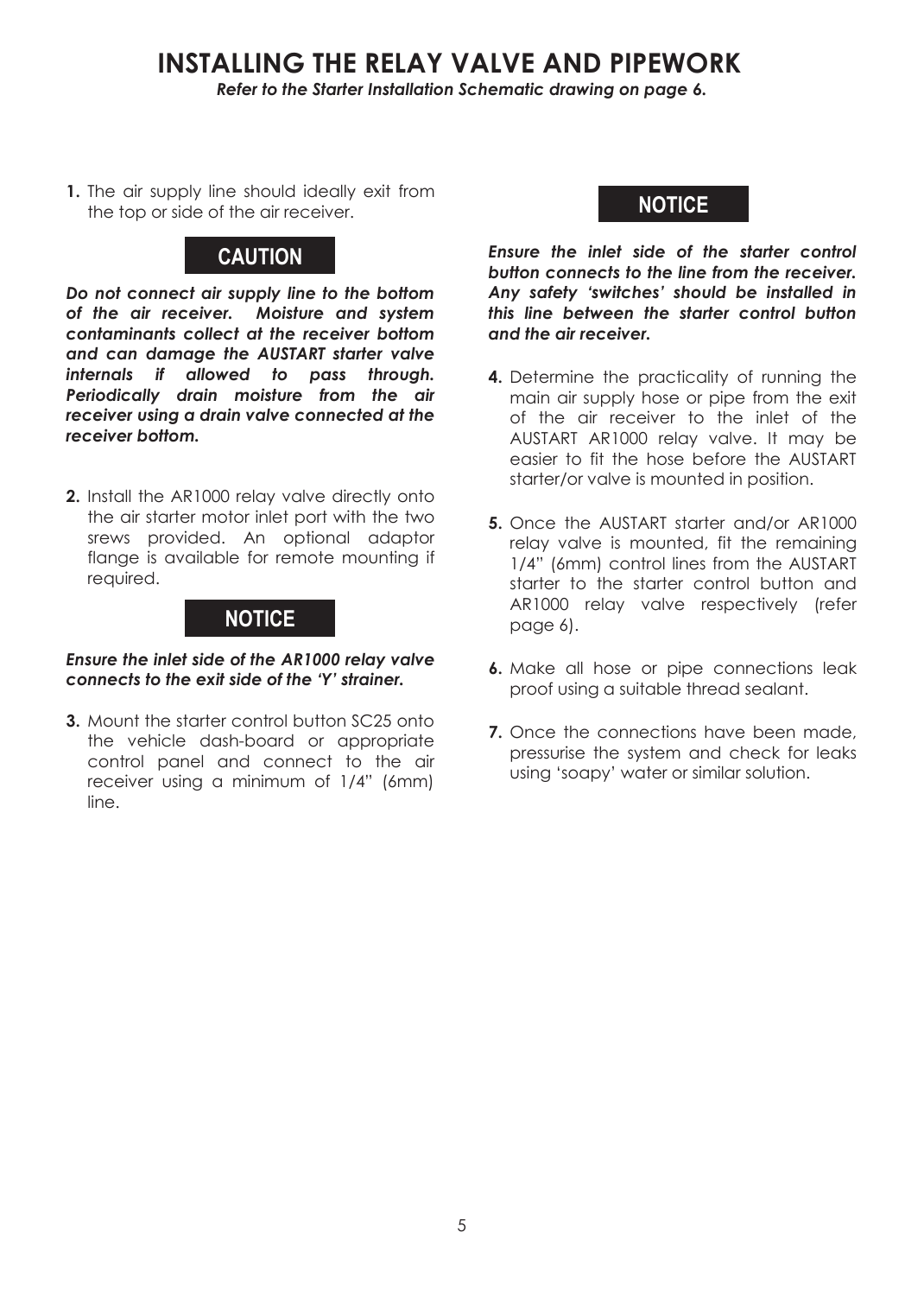### **INSTALLATION SCHEMATIC**

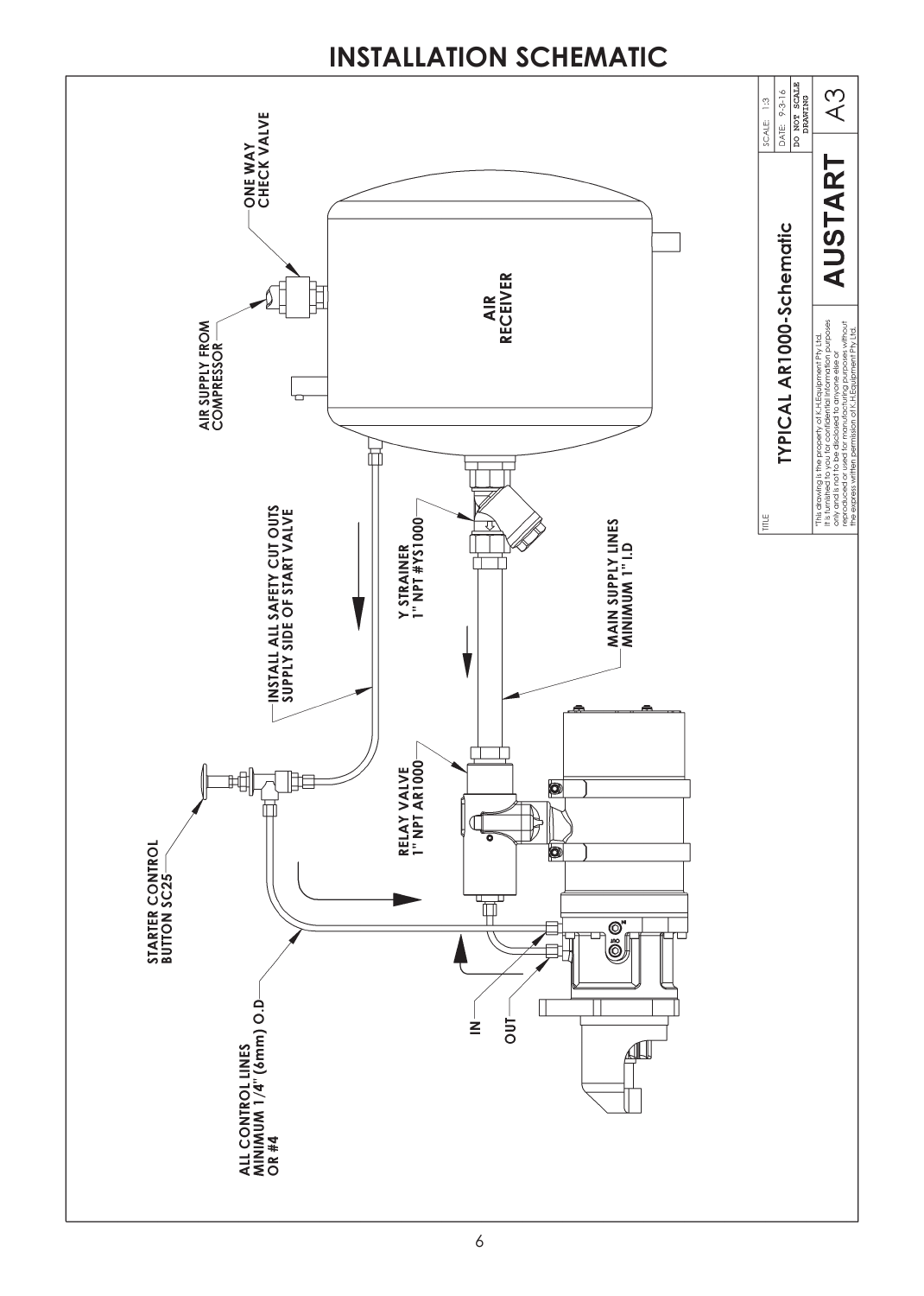### **GENERAL ARRANGEMENT**

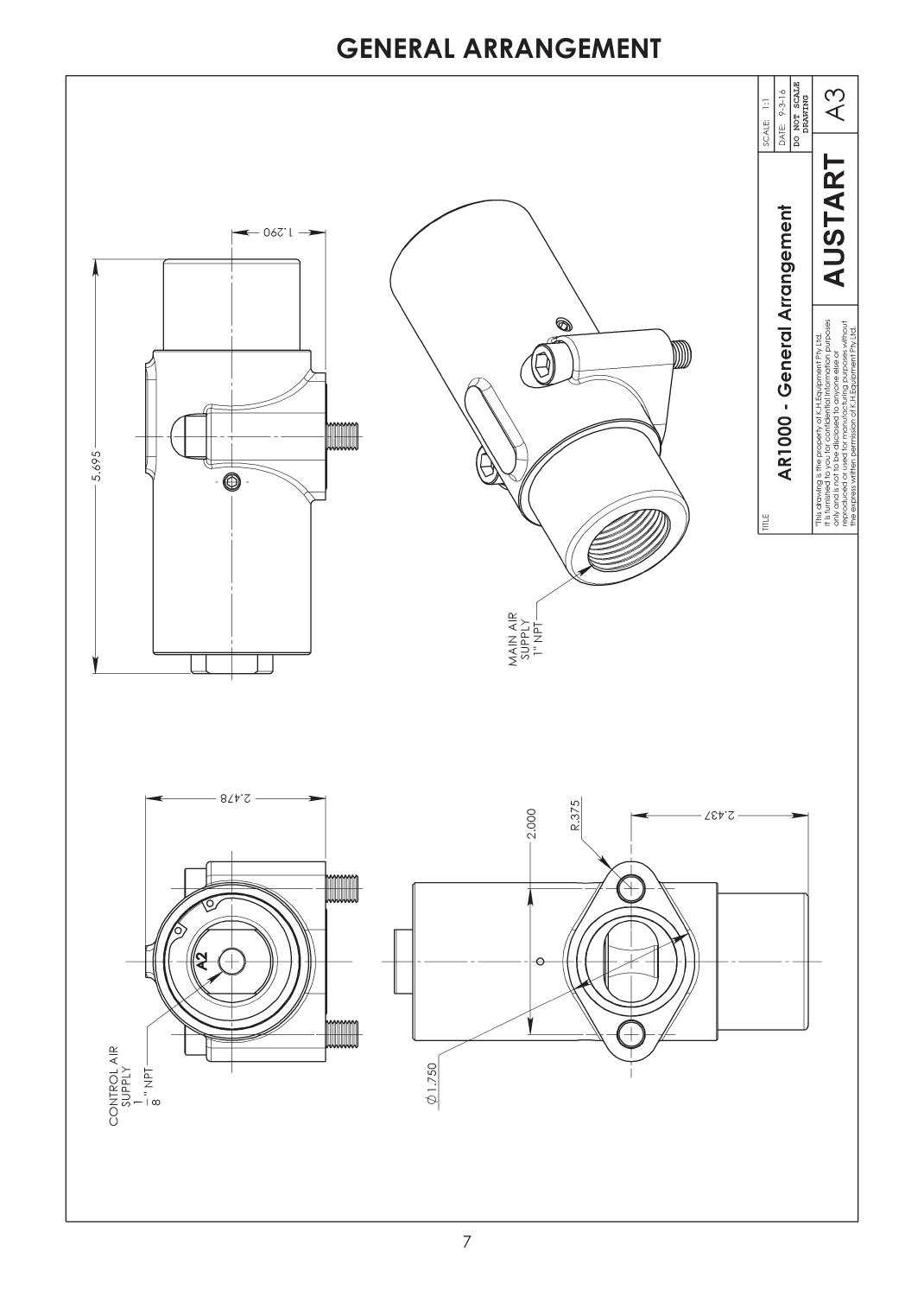### **EXPLODED VIEW**

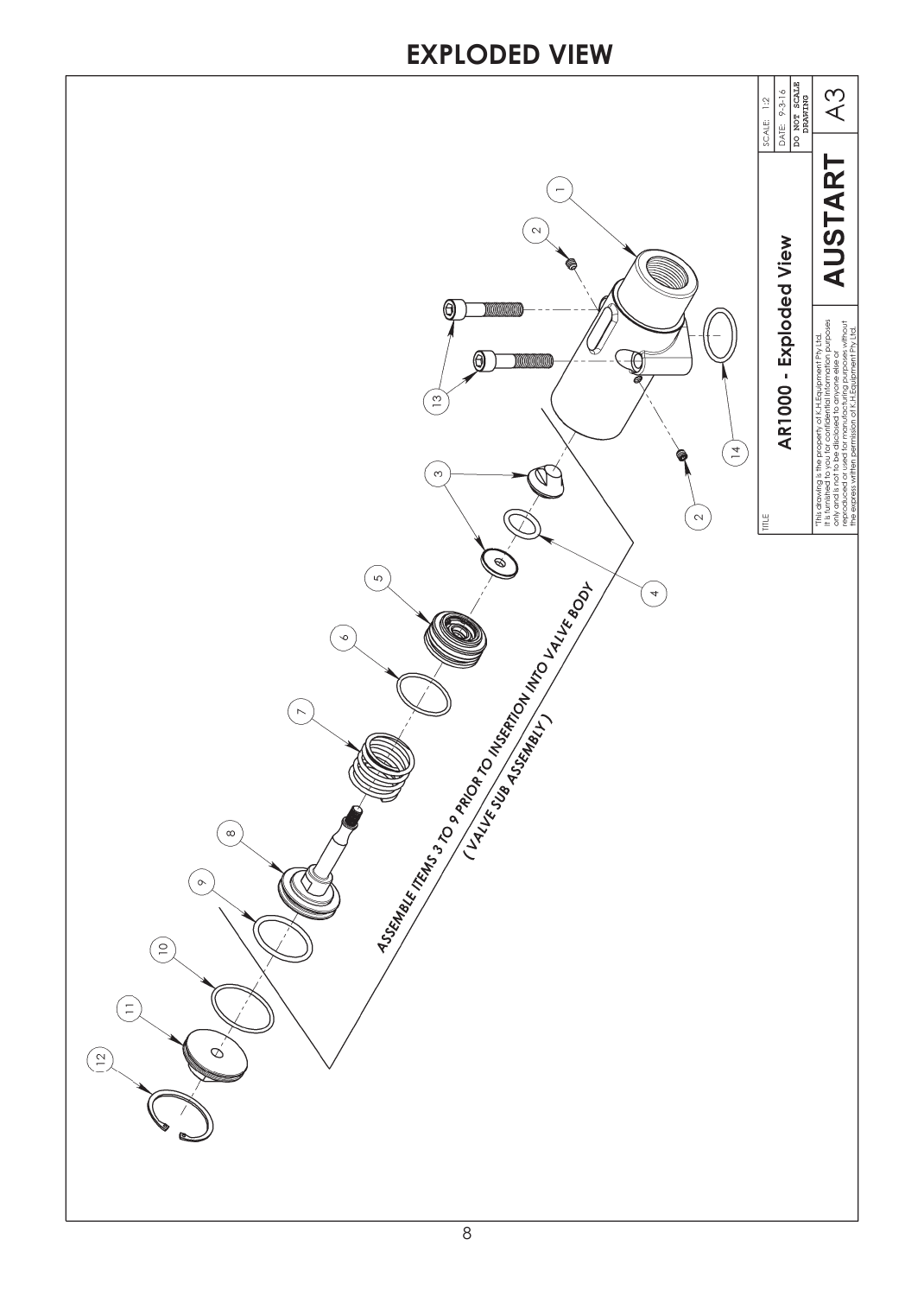| AUSTART AR1000 |                    | <b>AID</b>                                    |                   | A.R                        |                    |       | A.R              |           |               |                   |                           |                         |                          |                 |          |                |  |  |
|----------------|--------------------|-----------------------------------------------|-------------------|----------------------------|--------------------|-------|------------------|-----------|---------------|-------------------|---------------------------|-------------------------|--------------------------|-----------------|----------|----------------|--|--|
|                | General Build List |                                               |                   | ٠                          |                    |       |                  |           |               |                   |                           |                         |                          |                 |          |                |  |  |
|                |                    | DESCRIPTION                                   |                   | SERVICE KIT - ITEMS MARKED |                    |       | VALVE SUB ASSY   | ITEMS3-9  |               |                   | DENOTES AVAILABLE OPTIONS |                         |                          |                 |          |                |  |  |
|                |                    | EXT.                                          |                   | -900                       |                    |       | $-920$           |           |               |                   | XXX                       |                         |                          |                 |          |                |  |  |
|                |                    | PART<br>$\frac{\dot{\mathsf{O}}}{\mathsf{Z}}$ |                   | 1340                       |                    |       | 1100             |           |               |                   |                           |                         |                          |                 |          |                |  |  |
|                |                    | <b>ITEM</b>                                   |                   |                            |                    |       |                  |           |               |                   |                           |                         |                          |                 |          |                |  |  |
|                |                    | <b>QTY</b>                                    |                   | N                          |                    |       |                  |           |               |                   |                           |                         |                          |                 | 2        |                |  |  |
|                |                    |                                               |                   |                            |                    | ٠     | ٠                | ٠         |               |                   | ٠                         | ٠                       |                          | ÷               |          | ÷              |  |  |
|                |                    | <b>DESCRIPTION</b>                            | <b>VALVE BODY</b> | RETAINING SCREW            | <b>PISTON ASSY</b> | ORING | SEAL SLEEVE ASSY | ORING     | <b>SPRING</b> | PISTON SHAFT ASSY | ORING                     | <b>O'RING</b>           | END CAP                  | BEVELED CIRCLIP | SCREW    | ORING          |  |  |
|                |                    | EXT.                                          | -XXX-             | -000                       | -900               | -000  | -900             | -000      | -000          | -900              | -000                      | -000                    | -XXX-                    | $-000-$         | -000     | -000-          |  |  |
|                |                    | PART<br>o<br>Z                                | 1301              | 1302                       | 1004               | 1305  | 1309             | 1310      | <b>1011</b>   | 1313              | 1314                      | 1315                    | 1316                     | 1317            | 1019     | 1018           |  |  |
|                |                    | <b>ITEM</b>                                   |                   | ٧                          | က                  | 4     | 5                | $\bullet$ | ↖             | $\infty$          | $\bullet$                 | $\overline{\mathbf{C}}$ | $\overline{\phantom{0}}$ | $\overline{12}$ | <u>ო</u> | $\overline{4}$ |  |  |

## **PARTS BREAKDOWN**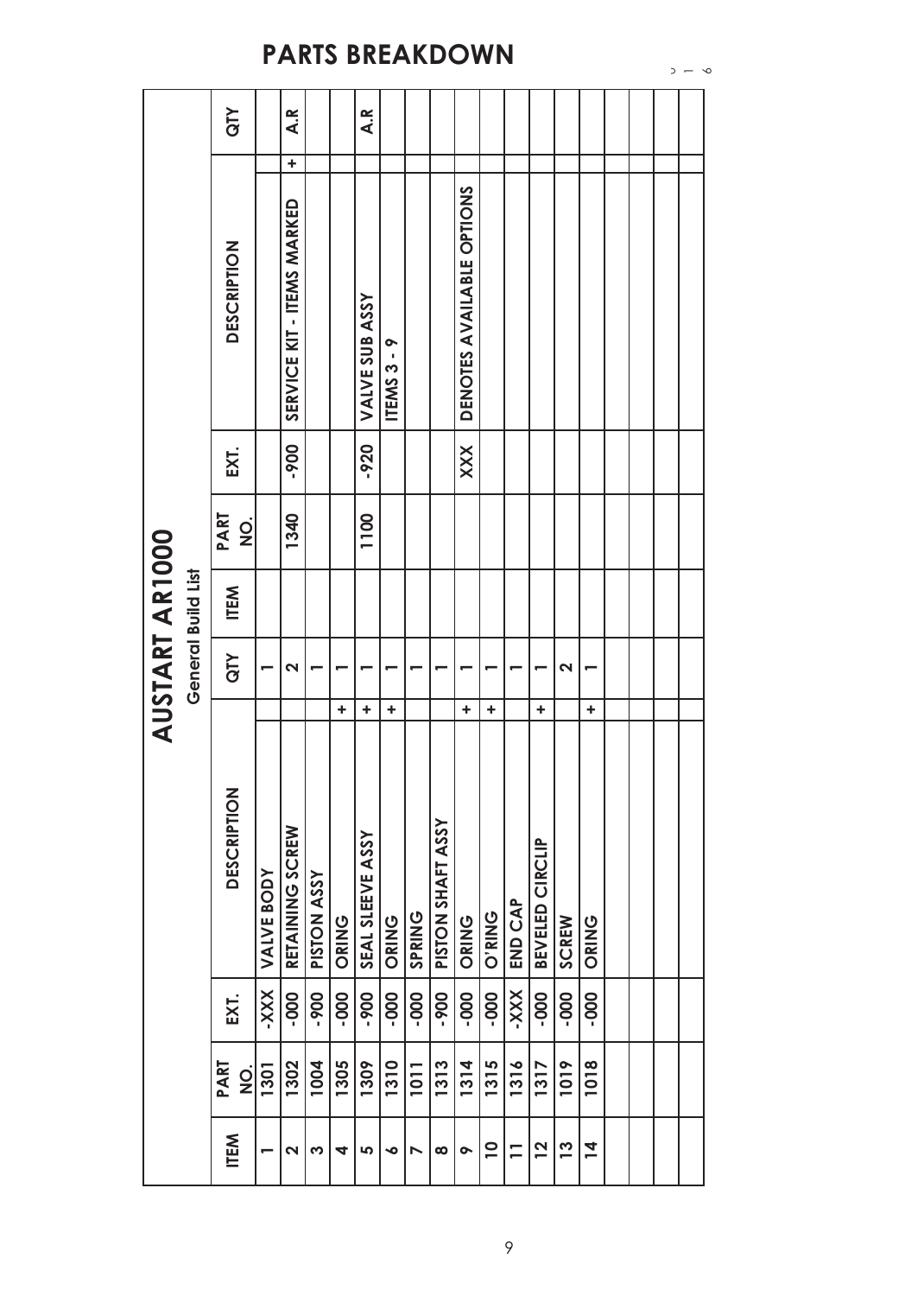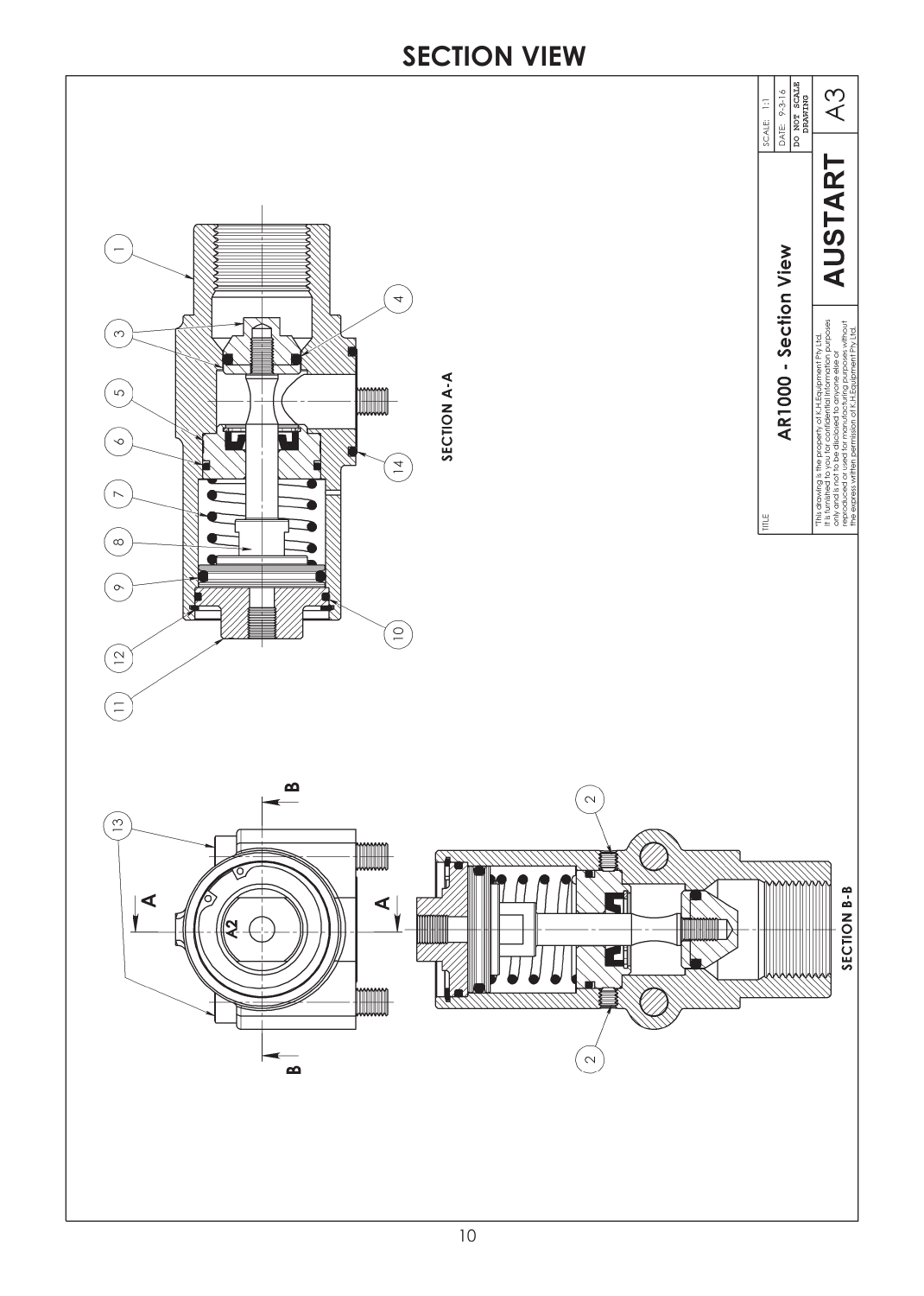### **MAINTENANCE**

#### **! WARNING**

#### **DISASSEMBLY**

*Refer to the Exploded View and Cross Sectional View drawings on pages 8 &10.*

- **1.** Begin by removing retaining screws (2) from valve body (1).
- **2.** Remove bevelled circlip (12) using circlip pliers.
- **3.** Support valve body (1) firmly. Using a suitable pressing tool, push out valve subassembly and end cap (11), pushing from piston head (3) through the valve body (1)
- **4.** Invert valve sub-assembly, using a vice hold onto the piston head (3) by the special flats provided.
- **5.** Using a 5/8 AF open end spanner, insert onto the machined flats of the piston shaft assembly (8), unscrew and loosen the piston shaft assembly (8) from the piston head (3).
- **6.** Remove seal sleeve assembly (5) and spring (7).
- **7.** Remove o'rings (4), (6), (9) and (10).

The AR1000 relay valve is now disassembled and ready for inspection.

#### **INSPECTION**

*Refer to the Exploded View and Cross Sectional View drawings on pages 8 &10.*

- **1.** Visually inspect all parts removed during disassembly for excessive wear or damage. Replace any damaged or questionable parts.
- **2.** Pay particular attention to the internal bores in the valve body (1) for uneven wear patterns, scoring and corrosion.
- **3.** Clean all other parts that are going to be reused with commercially approved solvents.



*Ensure cleaning operations are carried out in a properly ventilated area, away from open flames.* 

**4.** It is recommended that when servicing your AUSTART AR1000 relay valve, always replace complete repair kit contents.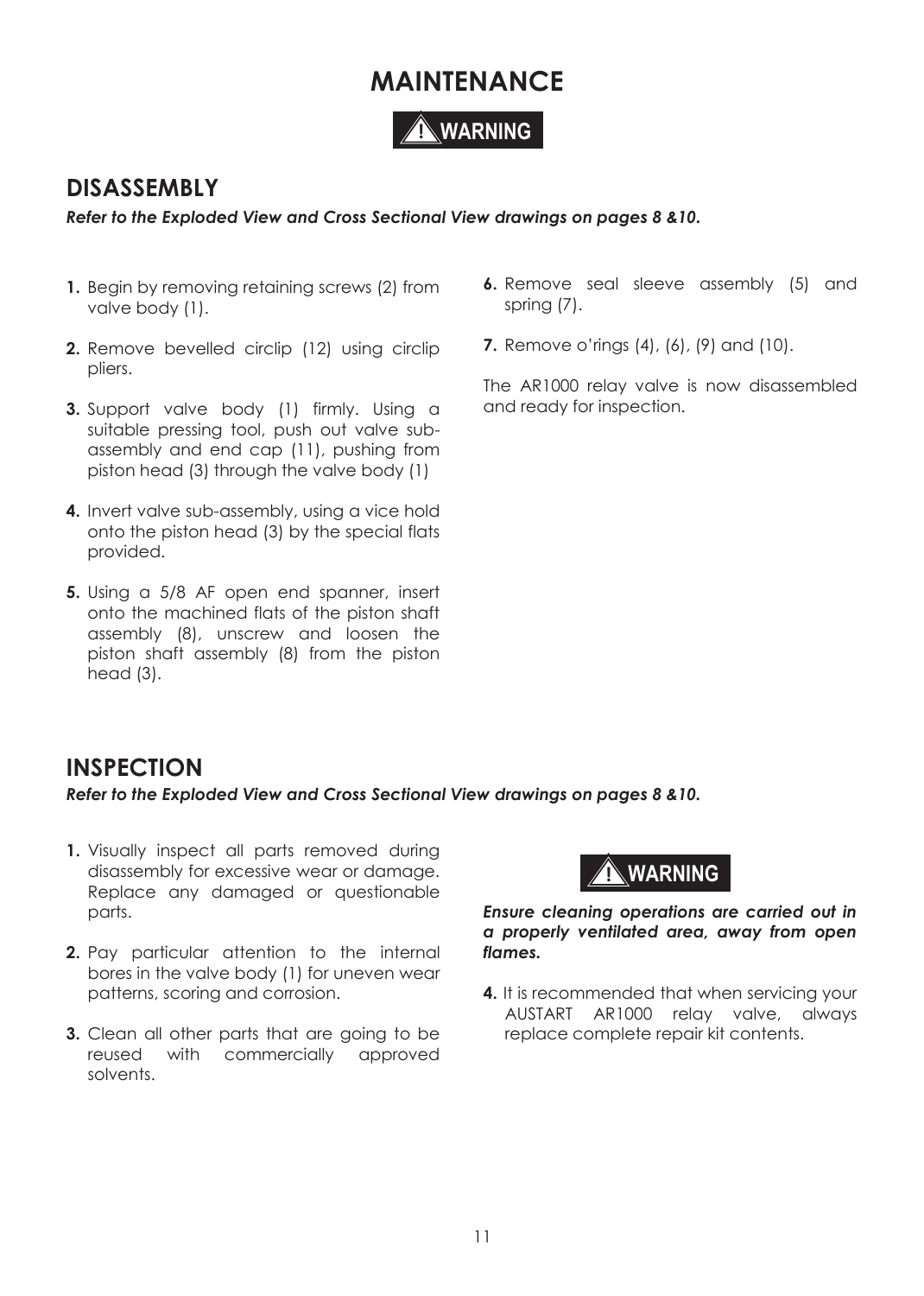#### **REASSEMBLY**

#### *Refer to the Exploded View and Cross Sectional View drawings on pages 8 &10.*

Reassembly of the AR1000 relay valve as detailed in the Exploded View on *page 8* is basically in the reverse order shown. Refer also to the following instructions:

- **1.** Begin by holding the seal sleeve (5) and fitting the o'ring (6).
- **2.** Liberally grease the seal and internal bore of seal sleeve assembly (5) with PBR rubber grease RG70 or similar.
- **3.** Apply rubber grease to o'ring (9) and assemble onto piston shaft assembly (8). Smear a small amount of rubber grease on to main shaft of piston shaft assembly (8).
- **4.** Place spring (7) onto piston shaft assembly (8), insert seal sleeve assembly (5) onto piston shaft assembly (8) and push down.
- **5.** Fit piston head back-plate (3) onto piston shaft assembly (8). Apply rubber grease to o'ring (4) and insert onto piston head (3).
- **6.** Apply a small amount of Loctite 243 or similar thread locker to threaded hole of piston head (3) and screw onto the piston shaft assembly (8).
- **7.** By gripping the machined flats of the piston head (3) in a vice, tighten the piston head (3) onto the piston shaft assembly (8),

using the machined flats on the piston shaft assembly (8), apply a 5/8 AF open end spanner to tighten.

The valve sub-assembly is now ready for the valve body (1)

- **8.** Apply rubber grease to the bores of the valve body (1). Invert and place on a bench with the threaded inlet port facing down.
- **9.** Insert valve sub-assembly and firmly push down so the retaining grooves on seal sleeve assembly (5) line up with the retaining screw (2) holes.
- 10. Apply a small amount of Loctite 515 or similar flange sealant to retaining screw (2) into the valve body (1). Do not over tighten retaining screw (2) as it could distort the seal sleeve assembly (5).
- 11. Apply rubber grease to o'ring (10) and slip on to end cap (11).
- **12.** Assemble end cap (11) onto valve body (1) and insert bevelled circlip (12).
- **13.** Finally assemble o'ring (14) onto valve body (1).

The AR1000 relay valve is now assembled. Test by applying air to port A2 and activating valve a number of times to check for smooth action.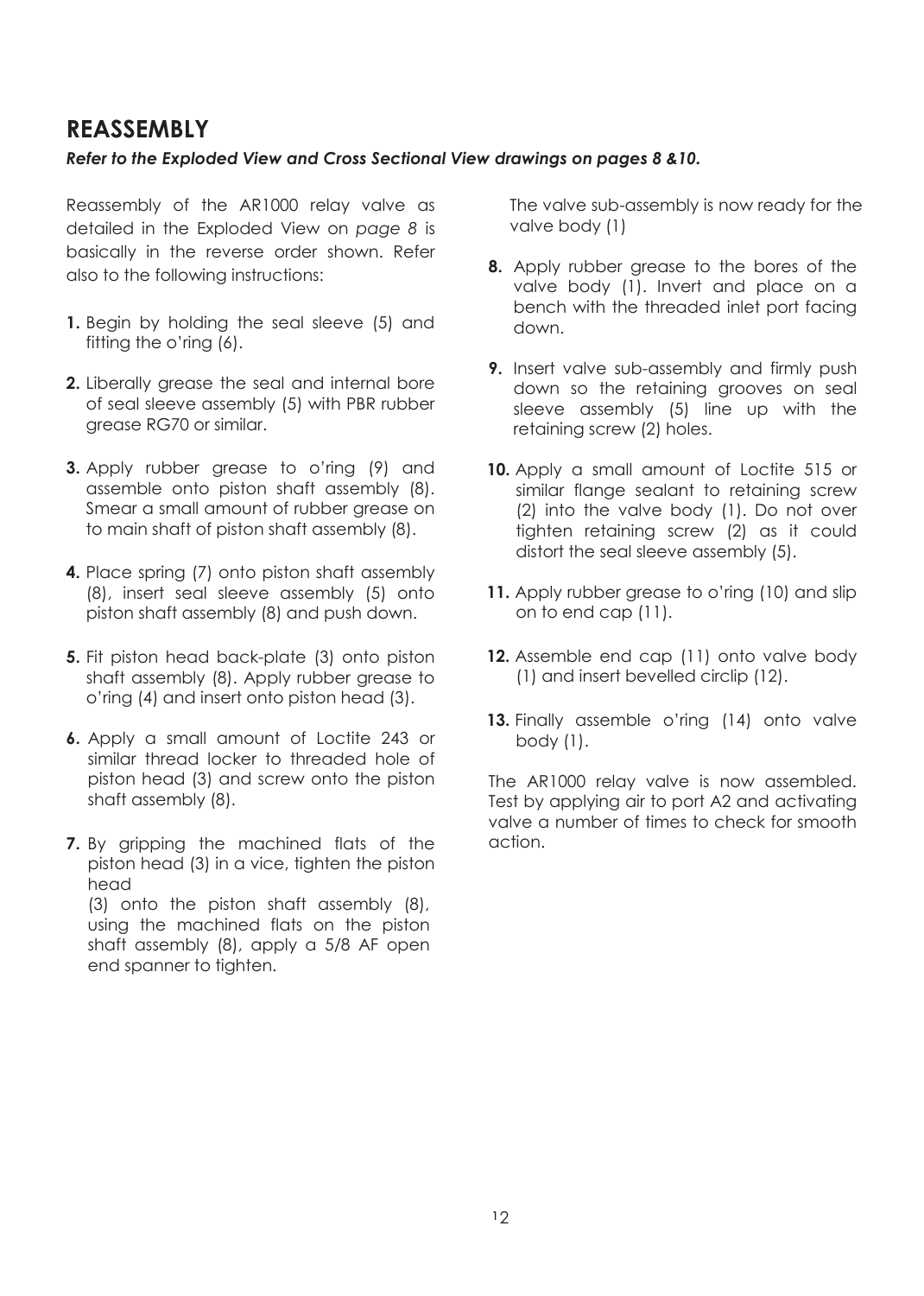# **WARRANTY POLICY**

**All Austart Products and services supplied by K.H. Equipment Pty. Ltd. (herein called "the Manufacturer") is warranted to be free from any defect in workmanship and material under conditions of normal use and service for engine starting applications for a period of 12 months from the date of purchase by the first user. A period of 6 months is warranted for all service work. Normal wear and tear is excluded from the warranty cover.**

**The Manufacturer will replace or repair at their works, without cost, any Austart Starter or parts found to be defective or at their discretion choose to refund the purchase price less a reasonable allowance for depreciation in exchange for the starter or part should the item prove impossible to repair or replace.** 

**This warranty shall not apply to any Austart Starter or parts which have been altered or repaired or purchased outside the Manufacturer and its assigned agents nor to equipment or parts that have been subject to misuse including overloading, neglect, accident or damage, nor to any part or parts improperly applied or installed.** 

**This warranty is in lieu of all other warranties and conditions statutory or otherwise expressed or implied and of all other obligations or liabilities on the Manufacturer's part. The Manufacturer's maximum liability is limited to the purchase price of the starter and is not liable for any consequential damage, loss or expense.**

**Repeat engine starting attempts must be delayed for 15 seconds to allow all Austart Starter and engine components to stop rotating to avoid damage or adverse wear of components.**